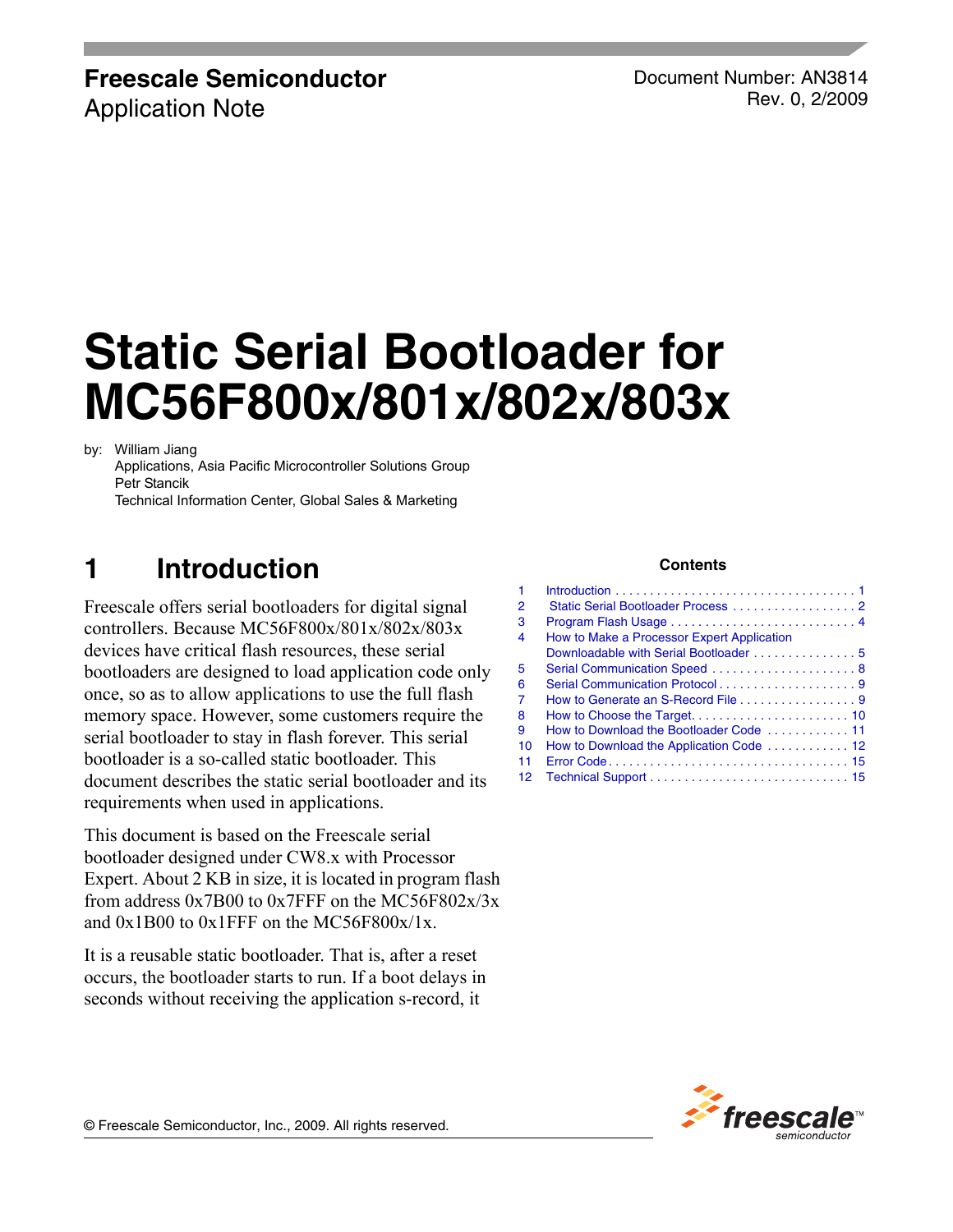### **Static Serial Bootloader Process**

will jump to the programmed application code. If it receives the application s-record, it will program the application code to the on-chip flash.

The page erasing method is used by the static bootloader. The bootloader section cannot be overwritten by the application code.

# <span id="page-1-0"></span>**2 Static Serial Bootloader Process**

[Figure 1](#page-2-0) shows the main process of the static serial bootloader.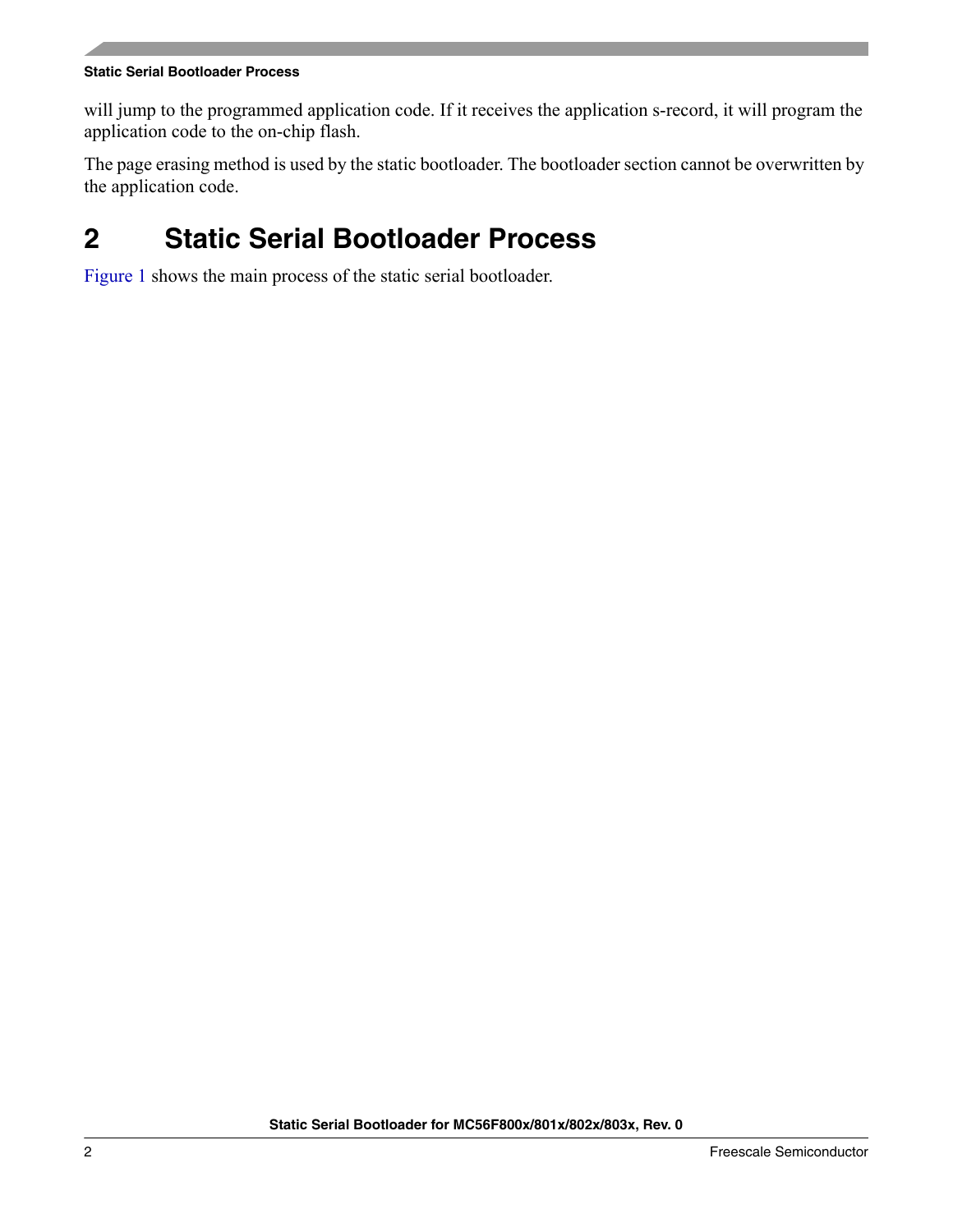

<span id="page-2-0"></span>**Figure 1. Bootloader Process**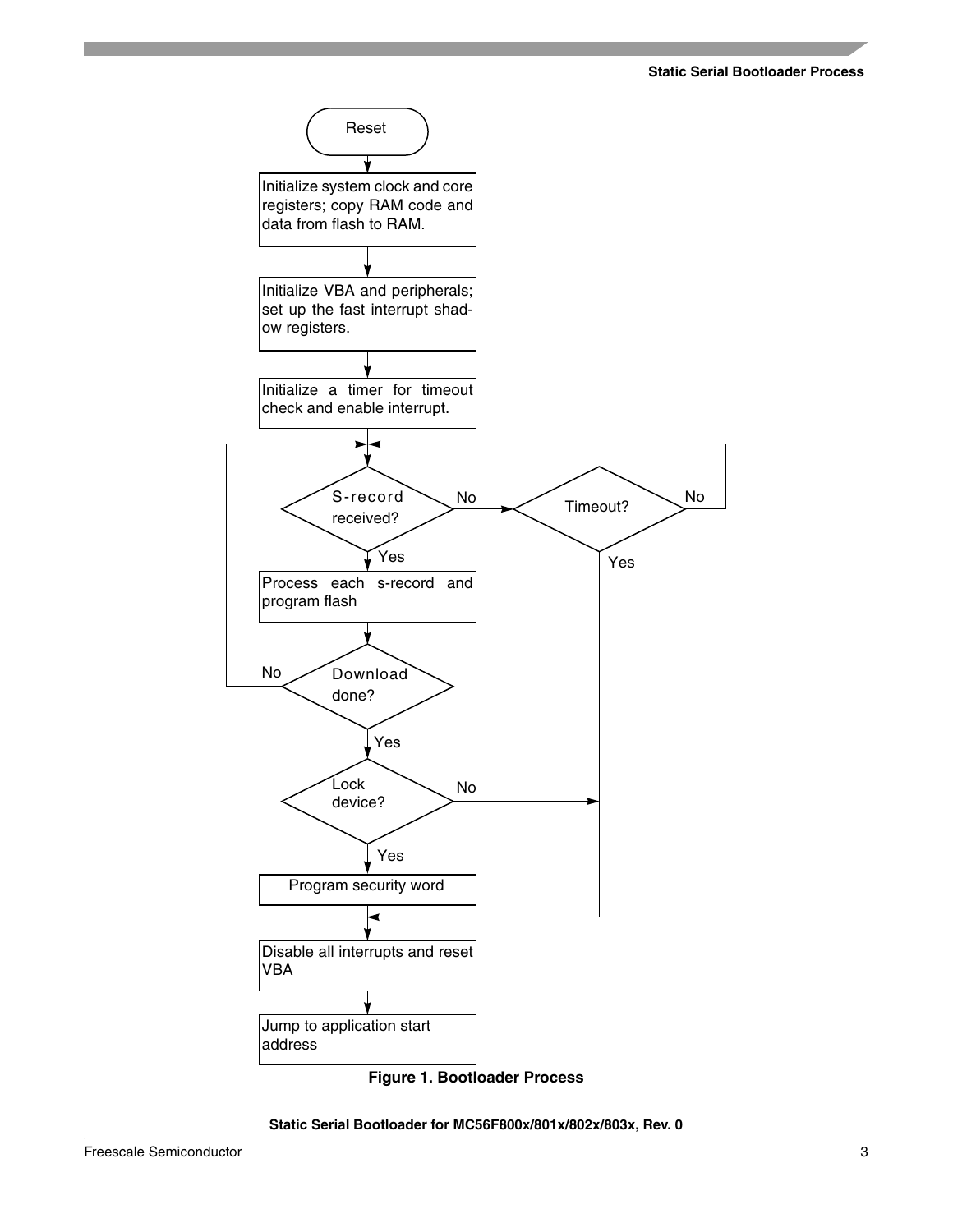**Program Flash Usage**

# <span id="page-3-0"></span>**3 Program Flash Usage**

The flash usage is shown in [Figure 2](#page-3-1) and [Figure 3.](#page-4-1) Please pay attention NOT to overwrite the memory range from  $0x7B00$  to  $0x7FFF$  for MC56F802x/3x, or from  $0x1B00$  to  $0x1FFF$  for MC56F800x/1x, because it is used by the bootloader.



<span id="page-3-1"></span>**Figure 2. Program Flash Usage for MC56F802x/3x Static Serial Bootloader**

### **NOTE**

For the MC56F802x, the lower memory area from 0x0000 to 0x3FFF is reserved. Both hardware reset and COP reset vectors are located at 0x4000 to 0x4003. Therefore, two "jump to bootloader" instructions must be placed at these locations. However, for the MC56F803x these locations can be used for user application code, because both reset vectors are located at 0x0000 to 0x0003.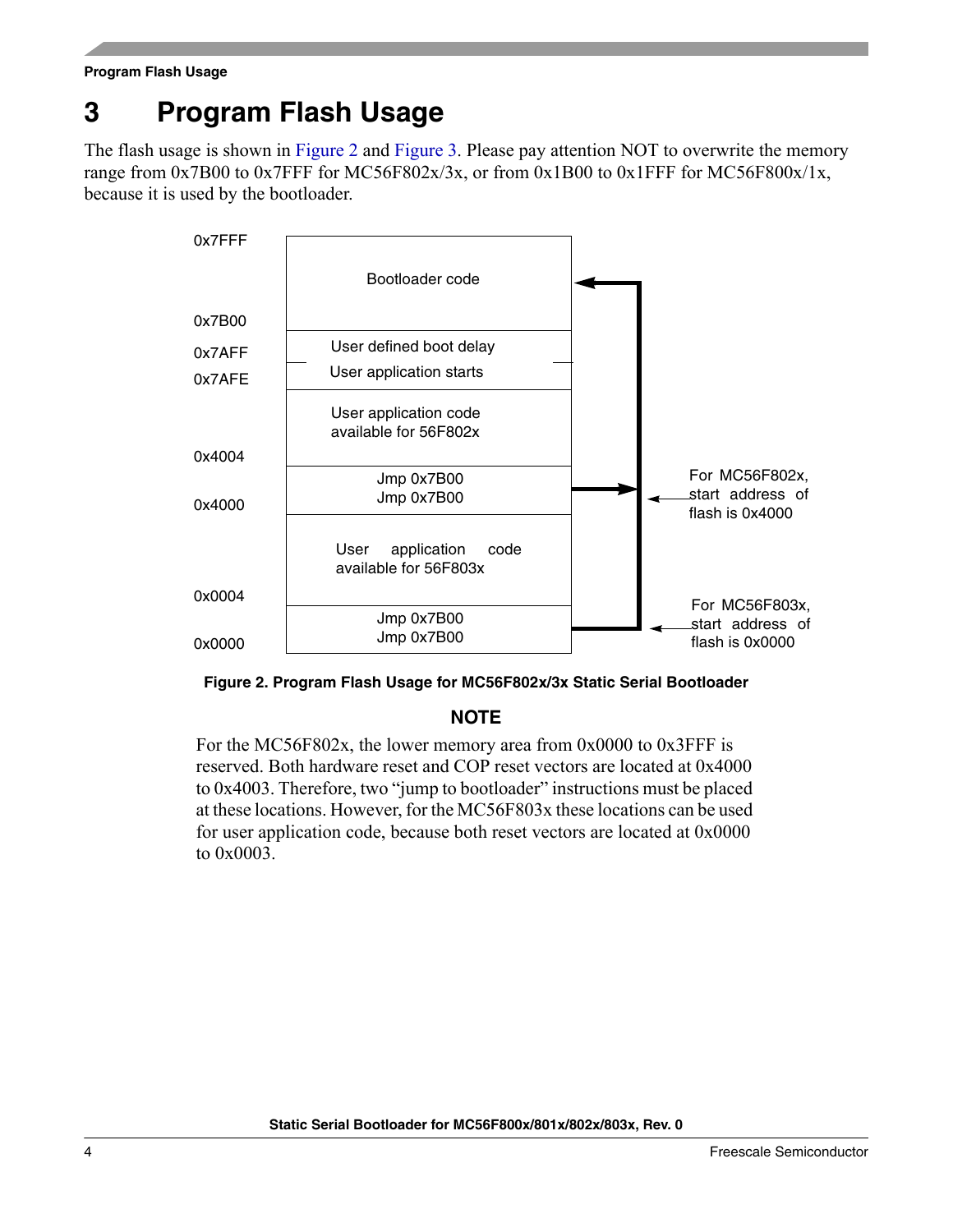

**Figure 3. Program Flash Usage for 56F8006/1x Static Serial Bootloader**

## <span id="page-4-1"></span><span id="page-4-0"></span>**4 How to Make a Processor Expert Application Downloadable with Serial Bootloader**

The loaded application should meet these requirements:

1. If it is necessary for the bootloader to start immediately after reset, a jump to address 0x7B00 for MC56F802x/3x or to 0x1B00 for MC56F800x/1x must be written into the reset and COP vector. Otherwise, there should be a jump to bootloader upon user event by calling this instruction:

```
asm{
```

```
jmp BOOTLOADER_ADDR
```
} The BOOTLOADER ADDR is defined as 0x1B00 for MC56F800x/1x or 0x7B00 for MC56F802x/3x. Please follow the steps below to do the modification.

a) After the application code is generated, open the CPU bean and set the "Generate linker file" option to "no." Thus the linker command file will not be regenerated and the changes can be saved in it.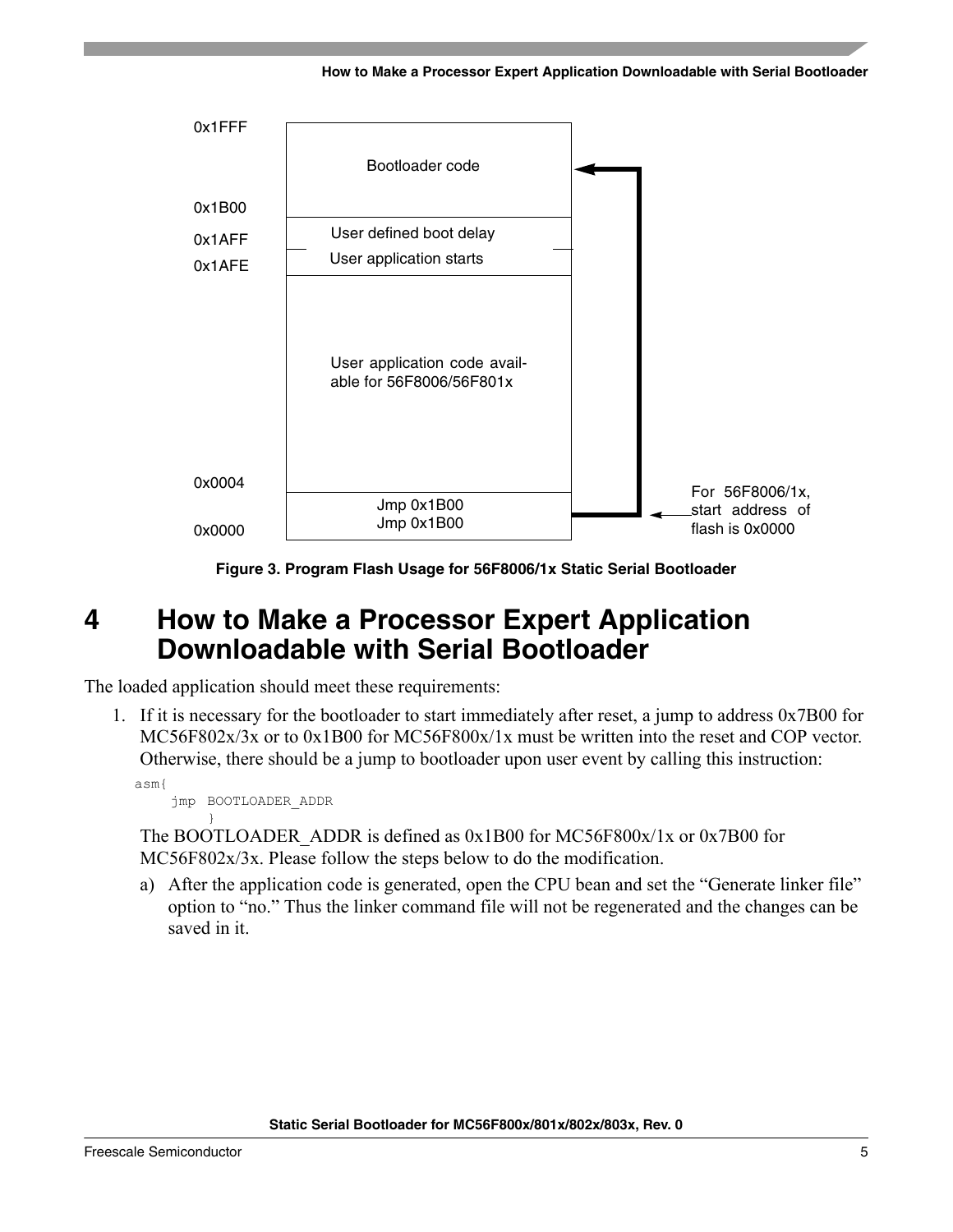### **How to Make a Processor Expert Application Downloadable with Serial Bootloader**

| Bean Items Visibility Help < >                   |                                 | View Regs > |
|--------------------------------------------------|---------------------------------|-------------|
| Properties   Methods   Events                    | Used   Comment<br>Build options |             |
| Compiler                                         | CodeWarrior DSP C Compiler      |             |
| PESL support                                     | no                              |             |
| Unhandled interrupts                             | ö<br>One handler for all        |             |
| <b>User initialization</b><br>ΞL                 |                                 |             |
| $\checkmark$ User data declarations              | (string list)<br>               |             |
| User code before PE initialization [string list] |                                 |             |
| $\checkmark$ User code after PE initialization   | (string list)<br>               |             |
| Generate linker file<br>$\ddot{}$                | О<br>no                         |             |
| System paths<br>e                                | ū<br>÷                          |             |
| User paths<br>۳                                  | Ω<br>٠                          |             |
| Libraries<br>щ                                   | 0<br>٠                          |             |
| User directories                                 | ū                               |             |

b) Open the linker command file and modify it:

Comment lines involve the *interrupt\_vectorsboot* section, thus the code will not be generated there:



- c) Write the jump-to-bootloader code into reset and COP vector by either of the following actions:
	- Open the vector.c file and modify the first two lines in *interrupt\_vector* section to have a jump to bootloader code:

```
#pragma define section interrupt vectors "interrupt vectors.text" RX
#pragma section interrupt_vectors begin
static asm void _vect(void) {
```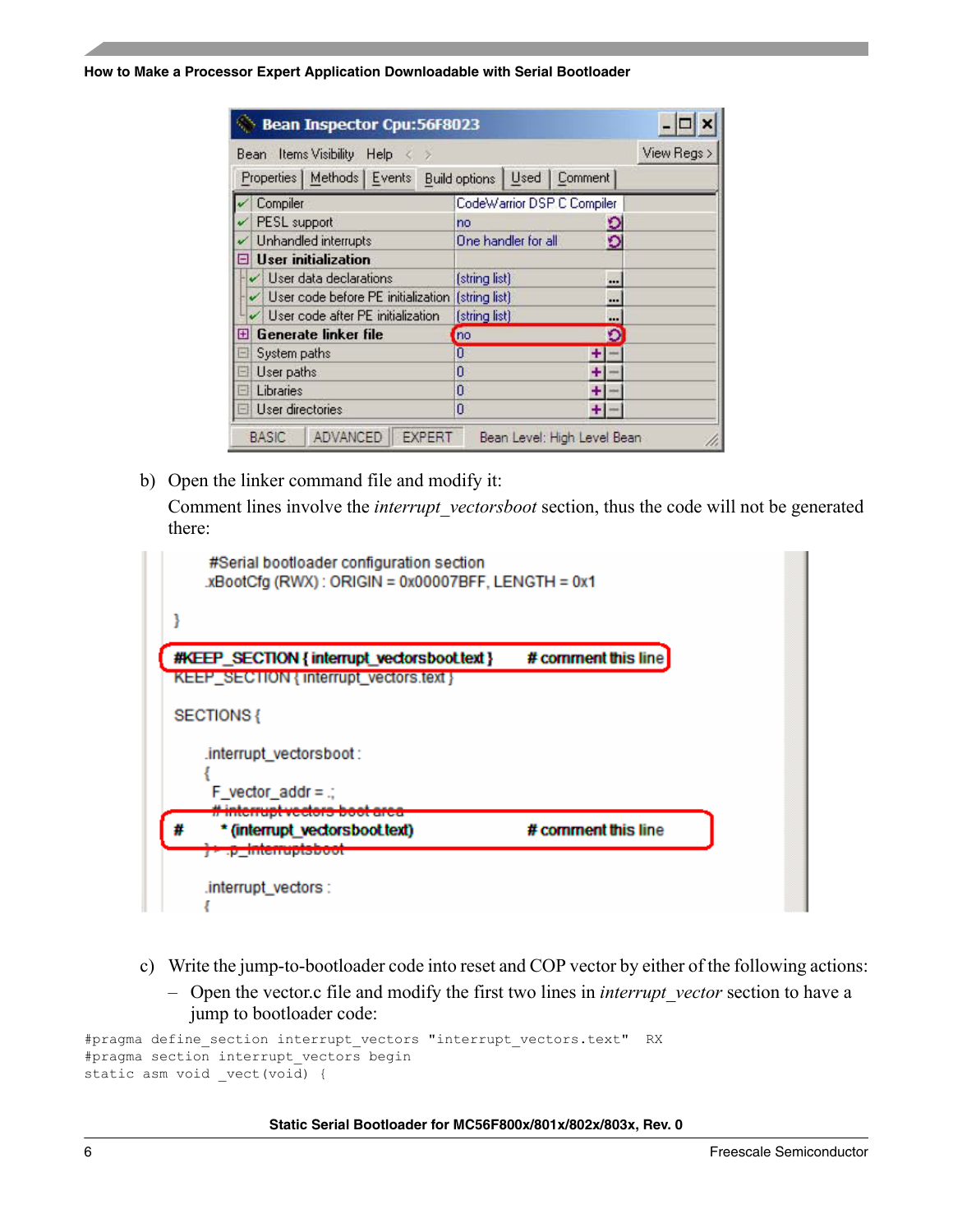**How to Make a Processor Expert Application Downloadable with Serial Bootloader**

```
JMP BOOTLOADER ADDR // EntryPoint /* Interrupt no. 0 (Used) - ivINT Reset */
JMP BOOTLOADER ADDR // EntryPoint /* Interrupt no. 1 (Used)-ivINT COPReset */
JSR Cpu Interrupt /* Interrupt no.2 (Unused) - ivINT Illegal Instruction */
JSR Cpu Interrupt \frac{1}{2} /* Interrupt no.3 (Unused) - ivINT SW3 */
JSR Cpu Interrupt /* Interrupt no.4 (Unused) - ivINT HWStackOverflow */
JSR Cpu Interrupt \rightarrow /* Interrupt no.5 (Unused)-ivINT MisalignedLongWordAccess */
```
– Or, comment these two lines in vector.c:

| #pragma section interrupt_vectorsboot end                                                                                                       |                                                            |  |  |  |  |
|-------------------------------------------------------------------------------------------------------------------------------------------------|------------------------------------------------------------|--|--|--|--|
| #pragma define_section interrupt_vectors "interrupt_vectors.text" RX<br>#pragma section interrupt_vectors begin<br>static asm void_vect(void) { |                                                            |  |  |  |  |
| // JMP EntryPoint                                                                                                                               | /* Interrupt no. 0 (Used) - ivINT_Reset */                 |  |  |  |  |
| <b>II JMP</b> EntryPoint                                                                                                                        | /* Interrupt no. 1 (Used) - ivINT COPReset */              |  |  |  |  |
| <b>JSR</b> Cpu Interrupt                                                                                                                        | /* Interrupt no. 2 (Unused) - ivlNT_Illegal_Instruction */ |  |  |  |  |
| <b>JSR</b> Cpu Interrupt                                                                                                                        | /* Interrupt no. 3 (Unused) - ivINT_SW3_*/                 |  |  |  |  |
| <b>JSR</b> Cpu Interrupt                                                                                                                        | /* Interrupt no. 4 (Unused) - ivINT_HWStackOverflow */     |  |  |  |  |
|                                                                                                                                                 |                                                            |  |  |  |  |

Also modify the linker command file to put two "JMP to 0x7B00" instructions (for MC56F802x/3x) or "JMP to 0x1B00" instructions (for MC56F800x/1x) in .p\_Interrupts section as shown below:

```
# KEEP_SECTION { interrupt_vectorsboot.text }
KEEP SECTION { interrupt_vectors.text }
```
SECTIONS {

```
interrupt_vectors :
ł
 # interrupt vectors
  F vha =
  \overline{\text{WRTEH}}(0 \times 154):
                           opcode to jump to 0x7B00 in H/W reset vector
                          #
 WRITEH(0x7B00);# 0x7B00 for 56F802x/3x; 0x1B00 for 56F800x/1x
 WRITEH(0xE154);# opcode to jump to 0x7B00 in COP reset vector
                         # 0x7B00 for 56F802x/3x; 0x1B00 for 56F800x/1x
 WRITEH(0x7B00);* (interrupt_vectors.text)
```
### $\}$  > .p\_Interrupts

### **NOTE**

Be sure that the Processor Expert does not overwrite the vector.c file in the subsequent code generation. Otherwise, modify it as described earlier.

2. Write the application entry point at address 0x7AFE (MC56F802x/3x) or 0x1AFE  $(MC56F800x/1x)$  in program flash. Write the bootloader delay value at address 0x7AFF  $(MC56F802x/3x)$  or  $0x1AFF (MC56F800x/1x)$  in the program flash.

Define a new segment .xBootCfg and a new section .ApplicationConfiguration in the linker command file:

.xBootCfg (RWX) : ORIGIN =  $0 \times 00001$ AFE, LENGTH =  $0 \times 2$  # for  $56F800 \times /1 \times$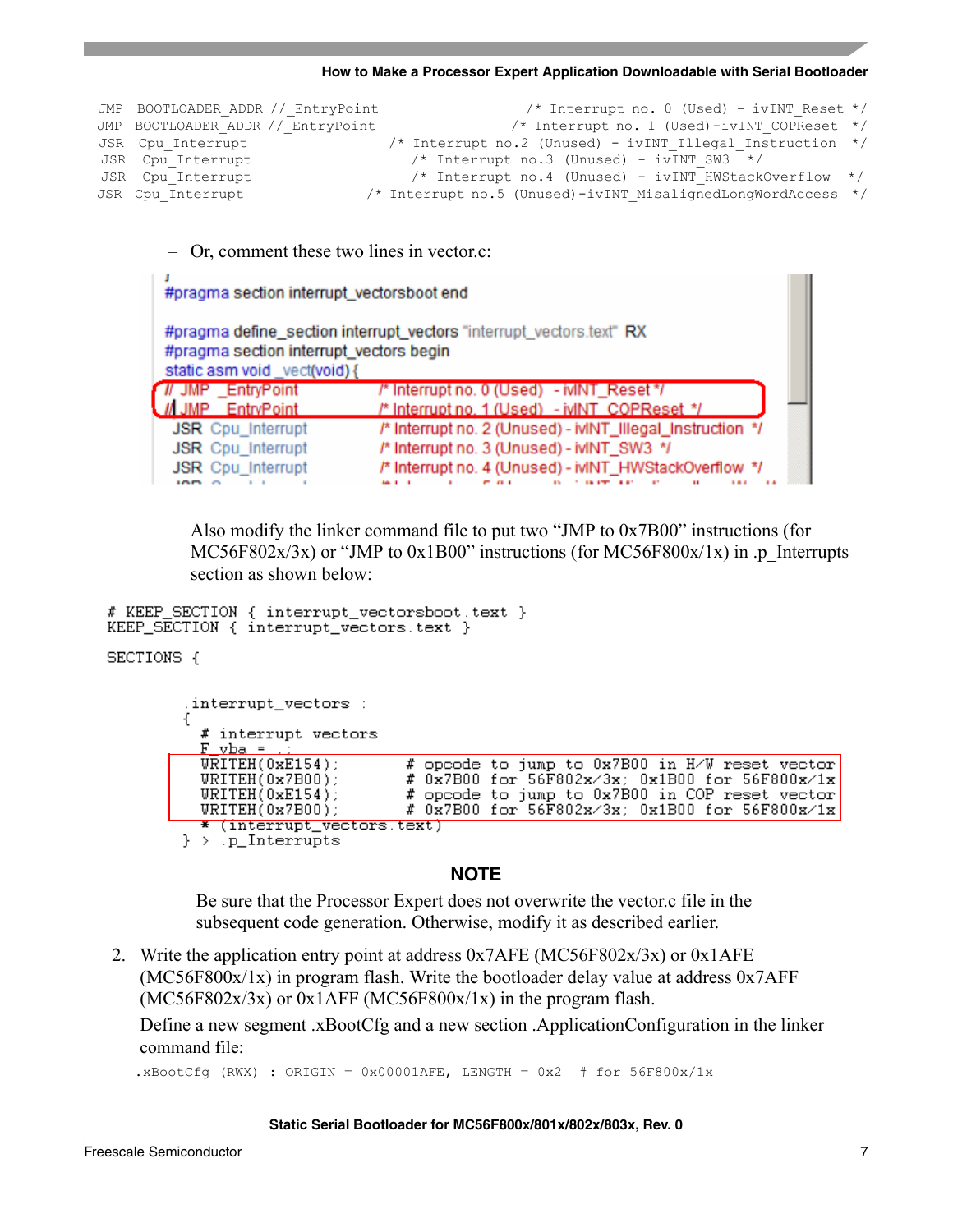### **Serial Communication Speed**

```
# .xBootCfg (RWX) : ORIGIN = 0 \times 00007AFE, LENGTH = 0 \times 2 # for 56F802x/3x .ApplicationConfiguration :
\{ # Store the application entry point
          WRITEH(F_EntryPoint);
               #Bootloader start delay in seconds
              WRITEH(10);
         } > .xBootCfg
```
3. The VBA register must be set correctly before the application enables any interrupts.

If interrupts are used in the application, the VBA register has to be restored to the proper value so that the chip can jump to the correct vector when an interrupt occurs. Check it in the application code. In the application's main routine, the following sequence must be added before calling PE low level init() for MC56F802x/3x:

```
extern unsigned int vba;
INTC VBA = (int) & vba >>7; // restore VBA register to point to user defined vector table
```
vba is defined in the linker command file as below:

```
.interrupt vectors :
{
         # interrupt vectors
         F vba = \cdot;
         * (interrupt_vectors.text)
} > .p_Interrupts
```
# <span id="page-7-0"></span>**5 Serial Communication Speed**

The baud rate of the serial communication port is set to 9600 bps by default. Users can change it in the clock setting of SCI1 properties to 115200 bps, as shown below, and then regenerate the code: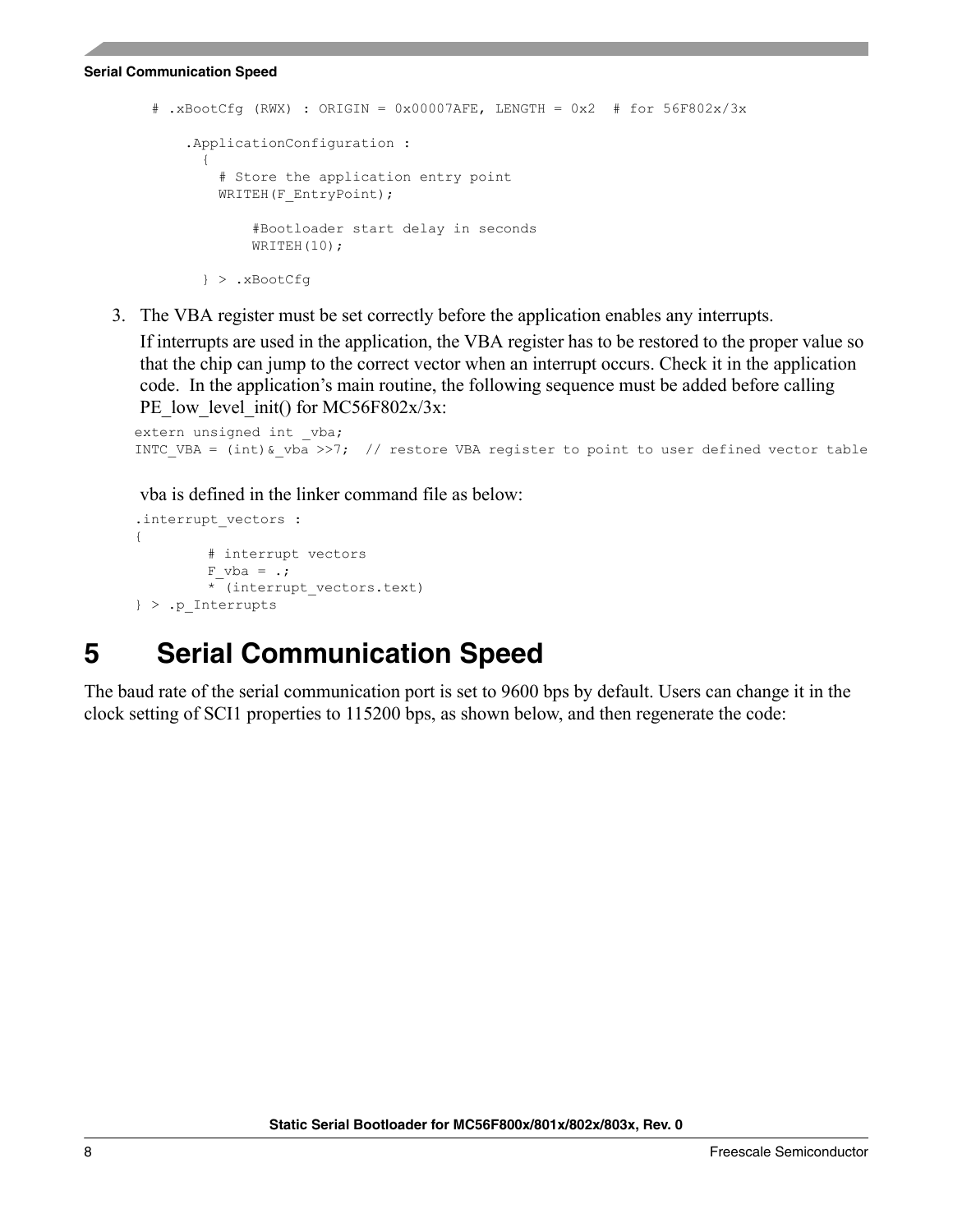|   | -  미 ×<br>Bean Inspector SCI1:Init_SCI                                      |                      |                               |  |  |
|---|-----------------------------------------------------------------------------|----------------------|-------------------------------|--|--|
|   | Bean Items Visibility Help $\langle \rangle$<br>Peripheral Initialization > |                      |                               |  |  |
|   | Properties   Methods   Events   Comment                                     |                      |                               |  |  |
|   | Bean name                                                                   | SCI1                 |                               |  |  |
|   | Device                                                                      | QSCIO                | $\overline{\mathbf{v}}$ gscio |  |  |
| ⊟ | <b>Settings</b>                                                             |                      |                               |  |  |
|   | <b>Let Cluck setting</b>                                                    |                      |                               |  |  |
|   | Baud rate divisor                                                           | 17                   |                               |  |  |
|   | Fractional baud rate divisor                                                |                      |                               |  |  |
|   | $\sqrt{ }$ SCI baud rate                                                    | 115107.913669 Bd     |                               |  |  |
|   | $\boxplus$ Loop mode                                                        | O<br>Disabled        |                               |  |  |
|   | LIN slave mode<br>✓                                                         | ō<br><b>Disabled</b> |                               |  |  |
|   | Data format<br>✓                                                            | 8 bits               |                               |  |  |
|   | Wake up<br>✓                                                                | by idle line         |                               |  |  |
|   | Polarity                                                                    | normal               |                               |  |  |
|   | Parity<br>$\mathbf{v}'$                                                     | none<br>▼            |                               |  |  |
|   | SCI in Wait mode<br>✓                                                       | Ó<br>Enabled         |                               |  |  |
|   | Tx FIFO Watermark<br>✓                                                      | 0                    |                               |  |  |
|   | <b>Rx FIFO Watermark</b><br>$\mathbf{v}$                                    | Ō                    |                               |  |  |
|   | FIFO enable                                                                 | O<br>Disabled        |                               |  |  |
| 田 | <b>Pins</b>                                                                 |                      |                               |  |  |
|   |                                                                             |                      |                               |  |  |

# <span id="page-8-0"></span>**6 Serial Communication Protocol**

Use XON/XOFF protocol.

# <span id="page-8-1"></span>**7 How to Generate an S-Record File**

- 1. Configure the M56800E linker as follows. Do not check "Generate Byte Addresses." The recommended Max Record Length is 40. EOL character must be DOS.
- 2. After the configuration, click the OK button and then select "Project" menu. Then click "Make" to rebuild the project.

The generated s-record file to be used by the bootloader is the combined p and x s-record file without ".p" or ".x" in the extension name (.s).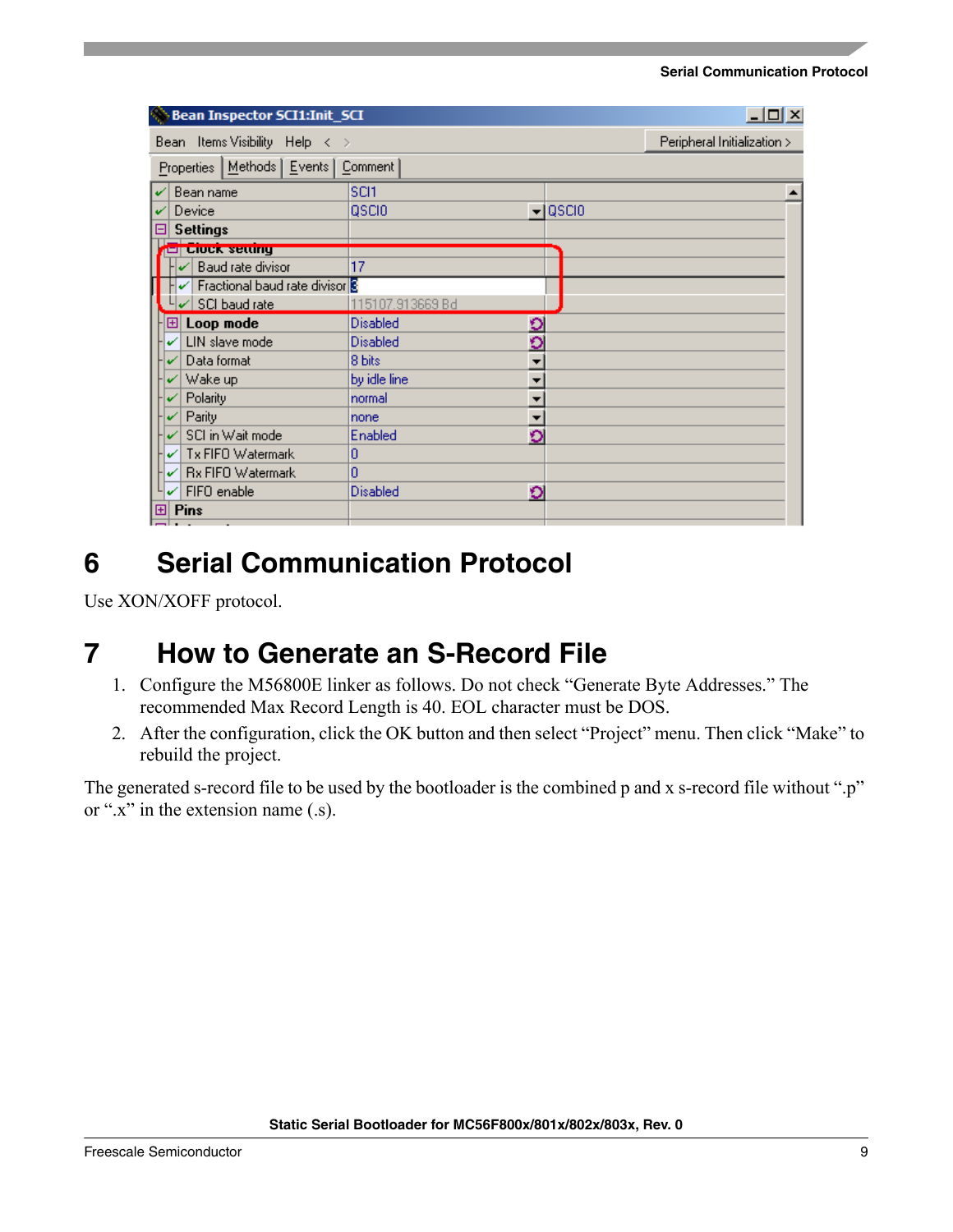### **How to Choose the Target**

| <b>B</b> smm pROM-xRAM Settings                                                                                                                                                                                                                                                                                                                                                                                                                               |                                                                                                                                                                                                                                                                                                                                         |                                                                                                                                            | ? X |
|---------------------------------------------------------------------------------------------------------------------------------------------------------------------------------------------------------------------------------------------------------------------------------------------------------------------------------------------------------------------------------------------------------------------------------------------------------------|-----------------------------------------------------------------------------------------------------------------------------------------------------------------------------------------------------------------------------------------------------------------------------------------------------------------------------------------|--------------------------------------------------------------------------------------------------------------------------------------------|-----|
| Target Settings Panels<br>Language Settings<br>日…<br>---- C/C++ Language (<br>- C/C++ Preprocessor<br>⊱– C/C++ Warnings<br><sup>ఓ…</sup> M56800E Assembler<br>日… Code Generation<br>⊱ ELF Disassembler<br>M56800E Processor<br><u>:</u><br>Global Optimizations<br>1.<br>Linker<br>⊟…<br>M56800E Linker<br>Editor<br>日…<br>└└─ Custom Keywords.<br>Debugger<br>⊟…<br>Debugger Settings<br>3.<br>⊱ Remote Debugging<br>M56800E Target S<br>் Remote Debug Opt… | M56800E Linker<br>Generate Symbolic Info<br>Store Full Path Names<br>⊽<br><b>▽</b> Generate Link Map<br>List Unused Objects<br>Show Transitive Closure<br>Annotate Byte Symbols<br>Generate S-Record File<br>⊽<br>$\nabla$ Sort By Address<br>Generate Byte Addresses<br><b>ETRIV FUITIL</b><br>[F_EntryPoint]<br>Force Active Symbols: | Disable Deadstripping<br>Generate ELF Symbol Table<br>Suppress Warning Messages<br>Max Record Length:<br>40<br>DOS<br><b>EOL</b> Character |     |
|                                                                                                                                                                                                                                                                                                                                                                                                                                                               | <b>Factory Settings</b><br>Revert                                                                                                                                                                                                                                                                                                       | Import Panel<br>Export Panel                                                                                                               |     |
|                                                                                                                                                                                                                                                                                                                                                                                                                                                               |                                                                                                                                                                                                                                                                                                                                         | 0K.<br>Cancel<br>Apply                                                                                                                     |     |

### <span id="page-9-0"></span>**8 How to Choose the Target**

There are four targets in the static serial bootloader project. The selection is done with the help of the Target pulldown menu of the Project window.

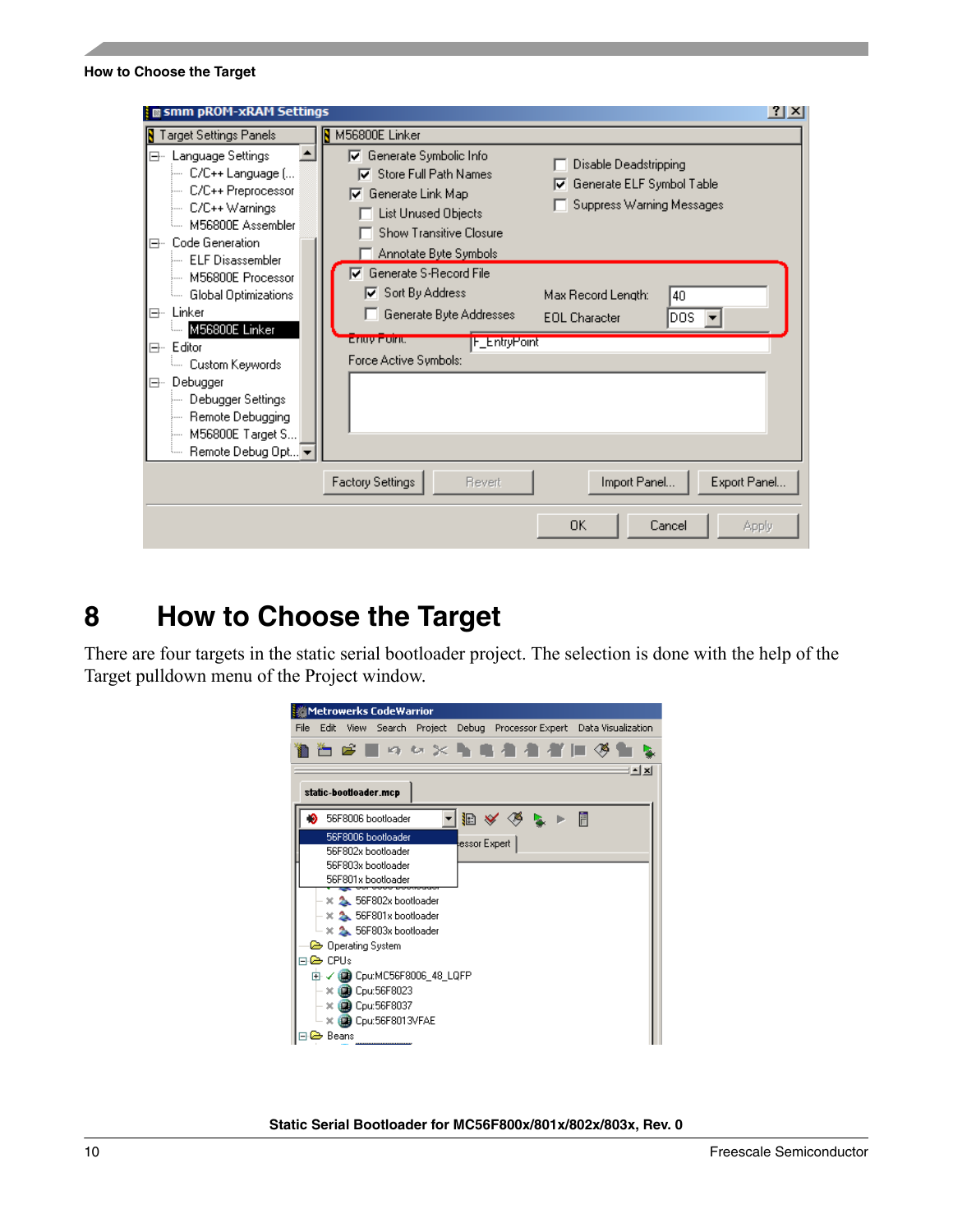When changing from the MC56F8006 target to the MC56F801x/2x/3x target, and vice versa, it is necessary to modify the SCI bean with respect to the interrupt priority. Otherwise the Processor Expert code generation fails. The modification is done like this:

### **8.1 MC56F8006 Bootloader**

Select "2 (USER6)" value for the interrupt priority items of the "Receiver full" and "Receiver error" interrupts.

| <b>Pins</b>                                                                                                          |                                                |                                   |  |
|----------------------------------------------------------------------------------------------------------------------|------------------------------------------------|-----------------------------------|--|
| RxD pin                                                                                                              | GPIOB6_ANA13_SDA_RXD_CMP0_P2_C - GPIOB6_ANA13_ |                                   |  |
| TxD pin                                                                                                              | GPIOB7 ANA11 SCL TXD CMP2 M3 - GPIOB7 ANA11    |                                   |  |
| <b>Interrupts</b>                                                                                                    |                                                |                                   |  |
| <b>Receiver full</b>                                                                                                 |                                                |                                   |  |
| Interrupt<br>v                                                                                                       | INT_SCI_Rx_Full_Over_Error                     | INT_SCI_Rx_Full                   |  |
| Receiver full interrupt                                                                                              | Enabled                                        |                                   |  |
| Interrupt priority                                                                                                   | 2 (USER6)                                      | $\overline{\mathbf{v}}$ 2 (USER6) |  |
| ISR name                                                                                                             | minimal priority                               |                                   |  |
| Receiver error                                                                                                       | low priority                                   |                                   |  |
| Interrupt                                                                                                            | medium priority<br>high priority               | Interrupt priority sh             |  |
| Receiver error interrupt                                                                                             | maximal priority                               |                                   |  |
| Interrupt priority<br>Ţ                                                                                              |                                                | Unpossible to set                 |  |
| ISB name                                                                                                             | 1 (USER1)                                      |                                   |  |
| Transmitter complete                                                                                                 | 1 (USER2)<br>1 (USER3)                         |                                   |  |
| Interrupt                                                                                                            | 2 (USER4)                                      | INT_SCI_Tx_Emp                    |  |
| Transmitter idle interrupt<br>✓                                                                                      | 2 (USER5)                                      |                                   |  |
| Interrupt priority                                                                                                   | 2 (USER6)                                      | 0                                 |  |
| ISR name                                                                                                             |                                                |                                   |  |
| <b>Expansition residue.</b> Priority of the interrupt that is generated when SCI receiver is full.                   |                                                |                                   |  |
| This item modifies the corresponding bits of the respective interrupt priority register.<br>ADVANCED<br><b>BASIC</b> |                                                |                                   |  |

### **8.2 MC56F801x/2x/3x Bootloaders**

Select "fast interrupt 0" value for the interrupt priority item of the "Receiver full" interrupt and value "2" for the "Receiver error" interrupt.

| ⊟⊟Pins       |                                        |                                                                        |                                         |
|--------------|----------------------------------------|------------------------------------------------------------------------|-----------------------------------------|
|              | RxD pin                                | GPIOB6_ANA13_SDA_RXD_CMP0_P2_C - GPIOB6_RXDC                           |                                         |
|              | TxD pin                                | GPIOB7 ANA11 SCL TXD CMP2 M3                                           | GPIOB7 TXDC                             |
|              | Interrupts                             |                                                                        |                                         |
|              | $\boxminus$ Receiver full              |                                                                        |                                         |
|              | $\mathbf{v}$ Interrupt                 | INT_QSCIO_RxFull                                                       | INT_QSCIO_R)                            |
|              | Receiver full interrupt                | Enabled                                                                |                                         |
|              | Interrupt priority                     | fast interrupt 0                                                       | $\sqrt{\phantom{a}}$ fast interrupt $0$ |
|              | ISR name                               | minimal priority                                                       |                                         |
| Ξ            | Receiver error                         | low priority<br>medium priority                                        |                                         |
| v            | Interrupt                              | high priority                                                          | INT QSCIO R)                            |
|              | $\mathcal{L}$ Receiver error interrupt | maximal priority                                                       |                                         |
| v            | Interrupt priority                     |                                                                        | 2                                       |
|              | ISR name                               |                                                                        |                                         |
| Ξ            | <b>Transmitter complete</b>            | fast interrupt 0                                                       |                                         |
| ✓            | Interrupt                              | fast interrupt 1                                                       | INT QSCIO Tx                            |
|              | $\sim$ Transmitter idle interrupt      | Priority of the interrupt that is generated when SCI receiver is full. |                                         |
| v            | Interrupt priority                     | This item modifies the corresponding bits of the respective interru    |                                         |
|              | ISR name                               |                                                                        |                                         |
|              | ranamittar raadu                       |                                                                        |                                         |
| <b>BASIC</b> | <b>EXPERT</b><br><b>ADVANCED</b>       | Bean Level: Peripheral Initialization Bean                             |                                         |

# <span id="page-10-0"></span>**9 How to Download the Bootloader Code**

There are two connection options: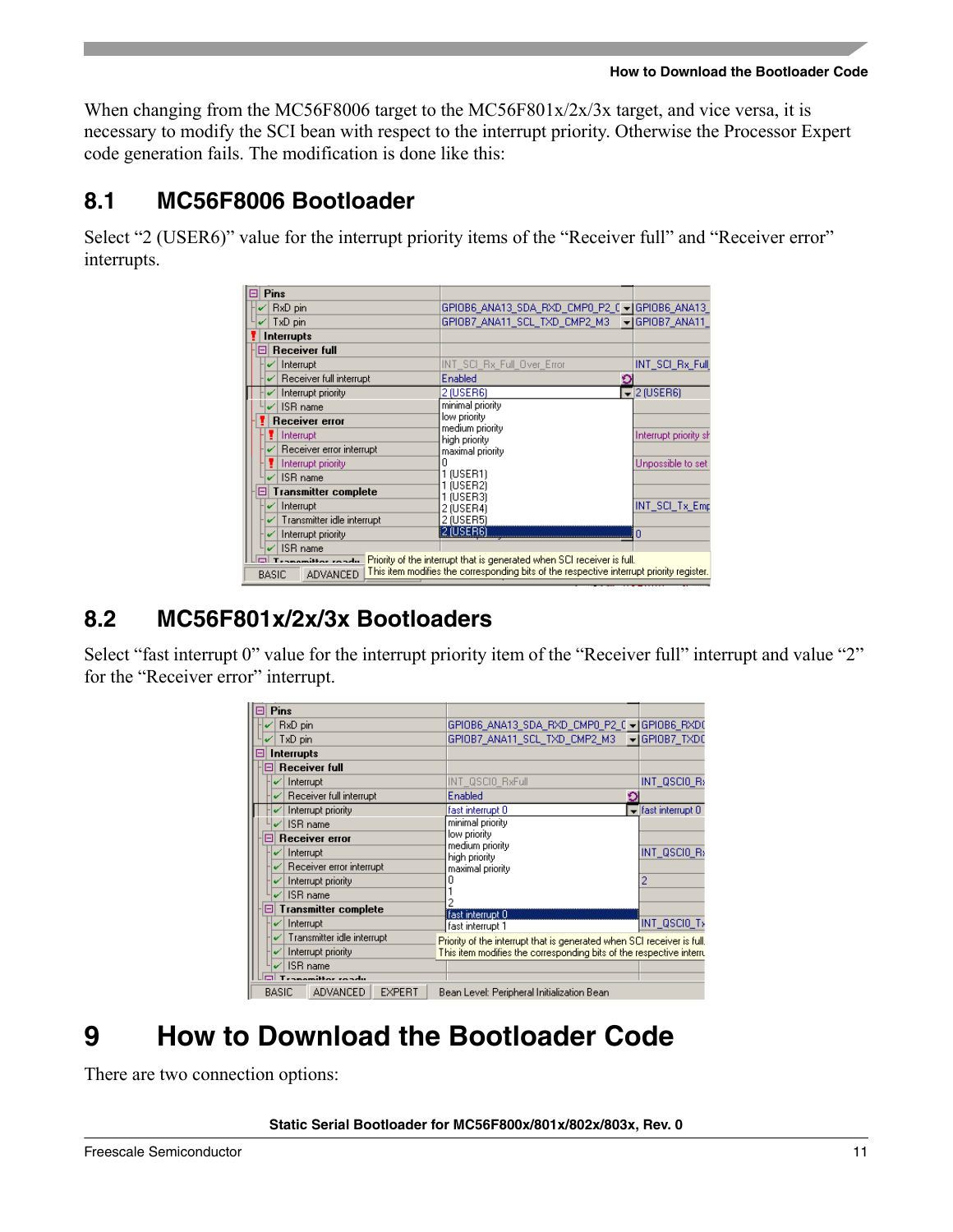### **How to Download the Application Code**

- 56800E Local Hardware Connection: Requires a parallel interface to the PC.
- 56800E Local USBTAP Connection: Requires a USB interface to the PC.

The default setting for the bootloader is "56800E Local USBTAP Connection." Please follow the picture below to select the one suitable to your development environment and then click the OK button. After that, select "Project" menu, followed by clicking "Debug," to download the code.

| $2 \times$<br>56F802x bootloader Settings                                                                                                                                                                                                                                                                                                                                                                                                 |                                                                                                                                                                                                                 |  |  |
|-------------------------------------------------------------------------------------------------------------------------------------------------------------------------------------------------------------------------------------------------------------------------------------------------------------------------------------------------------------------------------------------------------------------------------------------|-----------------------------------------------------------------------------------------------------------------------------------------------------------------------------------------------------------------|--|--|
| Farget Settings Panels<br>$\blacktriangle$<br>C/C++ Preprocessor<br>⊱ C/C++ Warnings<br>ं M56800E Assembler<br>Code Generation<br>⊟…<br>⊱ ELF Disassembler<br>M56800E Processor<br>j<br>Global Optimizations<br>i<br>Linker<br>日…<br>≒∞ M56800E Linker<br>l⊟… Editor<br>└─ Custom Keywords<br>Debugger<br><b>日</b> …<br>Debugger Settings<br>Remote Debugging<br>5.<br>M56800E Target S<br>5.<br>் Remote Debug Opt<br>日 Processor Expert | <b>R</b> Remote Debugging<br><b>Connection Settings</b><br>Connection: 56800E Local Hardware Connection<br>Edit Connection<br>Remote download path<br>Launch remote host application<br>JTAG Clock Speed<br>500 |  |  |
| └─ Options                                                                                                                                                                                                                                                                                                                                                                                                                                | <b>Factory Settings</b><br>Import Panel<br>Export Panel<br>Revert                                                                                                                                               |  |  |
|                                                                                                                                                                                                                                                                                                                                                                                                                                           | 0K<br>Cancel<br>Apply                                                                                                                                                                                           |  |  |

# <span id="page-11-0"></span>**10 How to Download the Application Code**

Most serial terminal programs can be used to download an s-record file from a host to an MC56F800x/1x/2x/3x device via the serial bootloader. For example, HyperTerminal can be used in a Windows platform.

- 1. Click Windows Start menu. Select "Programs" followed by "Accessories," and then select "HyperTerminal" under "Communication" menu item to open the HyperTerminal.
- 2. Enter a name for the connection. Click the "OK" button. The following dialog box pops up. A COM must be selected in the "Connect using" dropdown list.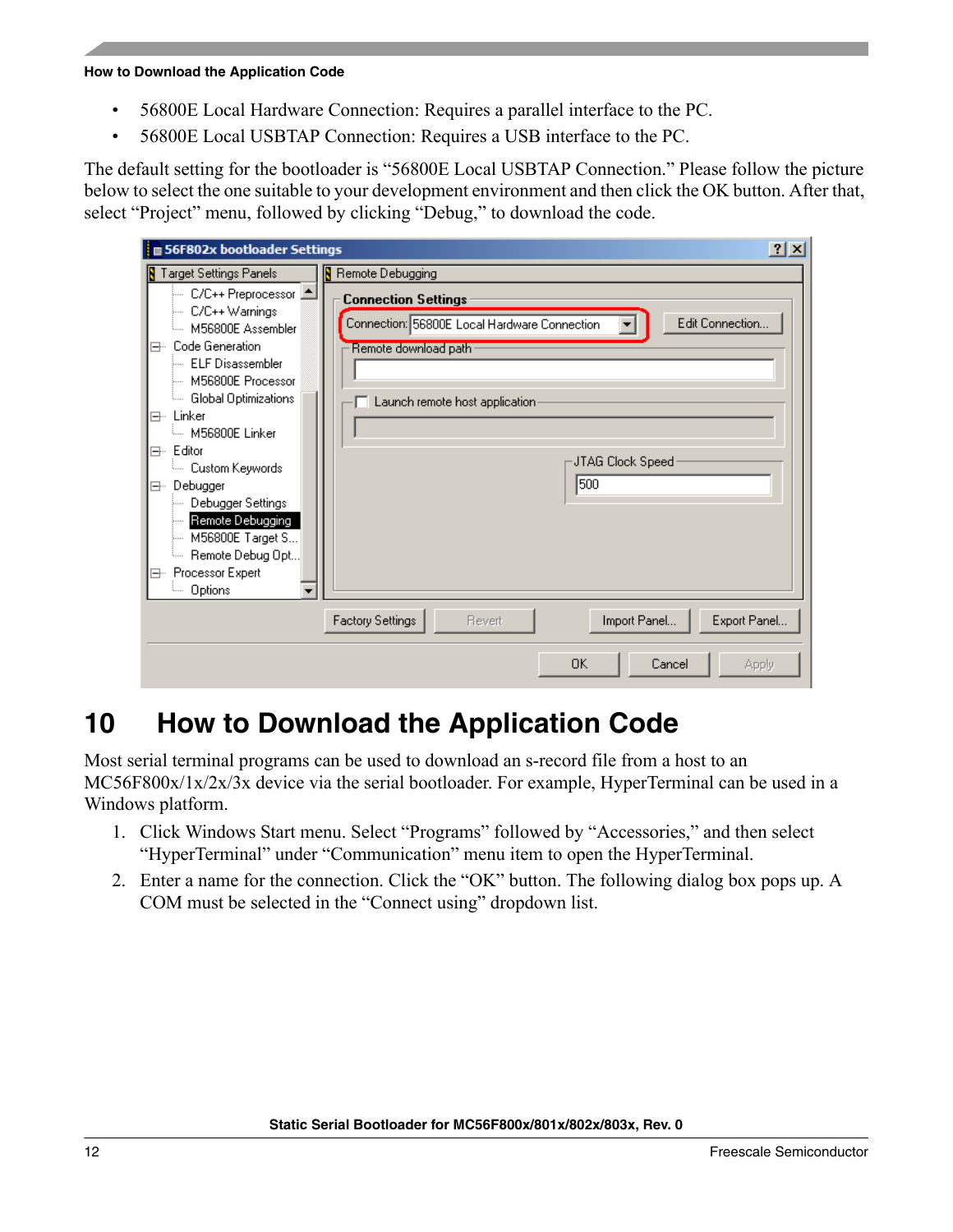| Connect To                        |                                                           |
|-----------------------------------|-----------------------------------------------------------|
|                                   |                                                           |
|                                   | Enter details for the phone number that you want to dial: |
| Country/region: United States (1) |                                                           |
| Area code:                        |                                                           |
| Phone number:                     |                                                           |
|                                   | Connect using: Conexant HDA D110 MDC V.92 Mo              |
|                                   | ок<br>Cancel                                              |

- 3. Configure the COM properties as follows:
	- Baud rate: 9600 bps
	- 8N1: 8 data bits, no parity, 1 stop bit character format
	- Flow control protocol: Xon/Xoff

| <b>COM1 Properties</b>       | 2x |
|------------------------------|----|
| Port Settings                |    |
|                              |    |
| Bits per second: 115200<br>▼ |    |
| Data bits: 8                 |    |
| Parity: None                 |    |
| Stop bits: 1<br>▼            |    |
| Flow control: Xon / Xoff     |    |
| <b>Restore Defaults</b>      |    |
| Cancel<br>OK<br>Apply        |    |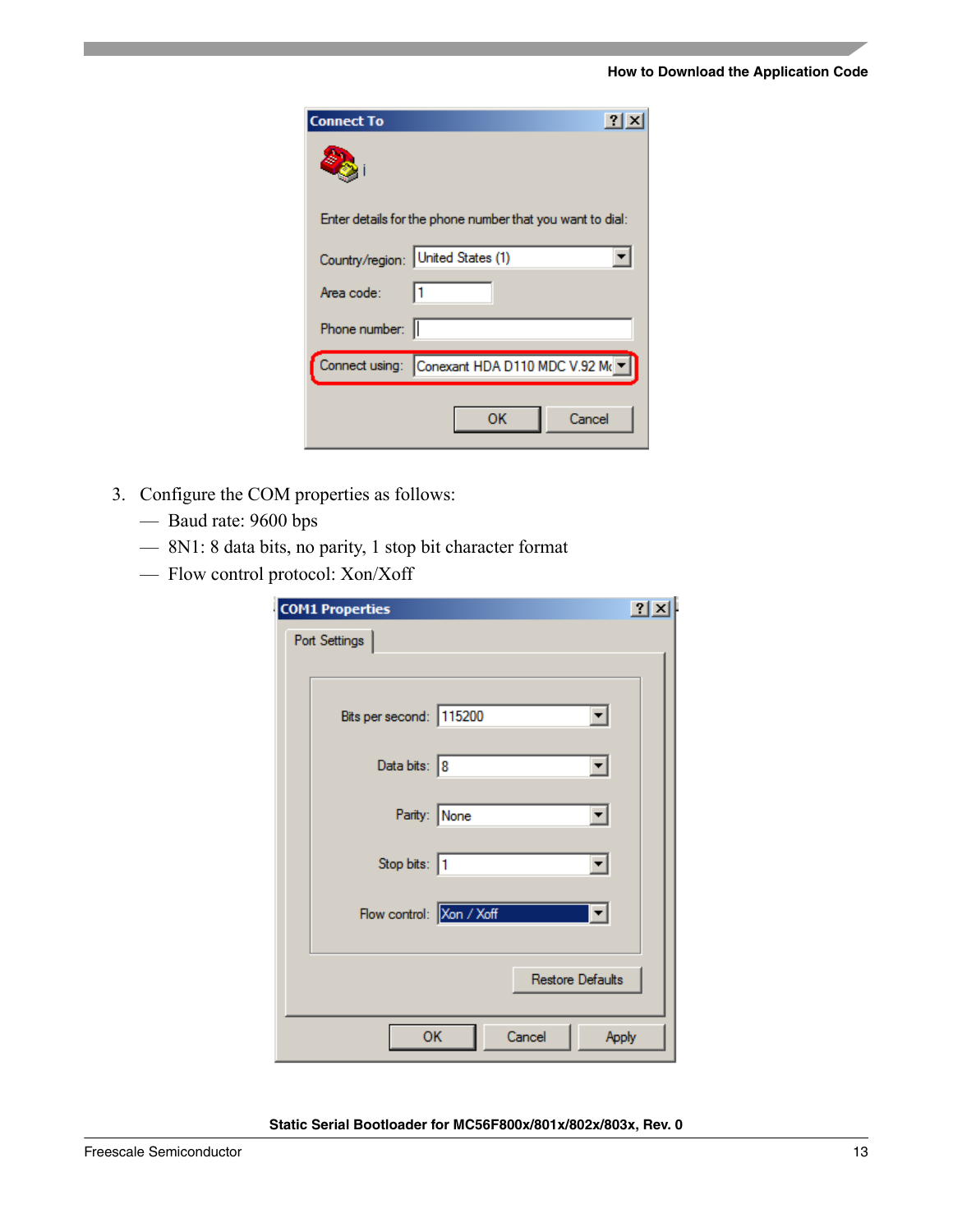### **How to Download the Application Code**

4. Follow the following picture to select "Send Text File" when the bootloader startup banner appears:



Now select the application s-record file in the Send Text File dialog. Please note: change the file type to "All files(\*.\*)" as shown below:

| <b>Send Text File</b>                                                             |                                                                                                |                 |  |                      | $\frac{2}{3}$ |
|-----------------------------------------------------------------------------------|------------------------------------------------------------------------------------------------|-----------------|--|----------------------|---------------|
|                                                                                   | Look in: <b>C</b> Temp                                                                         |                 |  | ⊡ ⊙∂ p ⊞·            |               |
| My Recent<br>Documents<br>Desktop<br>My Documents<br>My Computer<br>a 13984 on B1 | Complete.log<br>hid-test.txt<br>hidview.log<br>Trace.txt<br><b>b</b> usb.if<br><b>Dusb.txt</b> |                 |  |                      |               |
|                                                                                   |                                                                                                |                 |  |                      |               |
| My Network<br>Places                                                              | File name:                                                                                     |                 |  |                      | Open          |
|                                                                                   | Files of type:                                                                                 | All files (*.*) |  | $\blacktriangledown$ | Cancel        |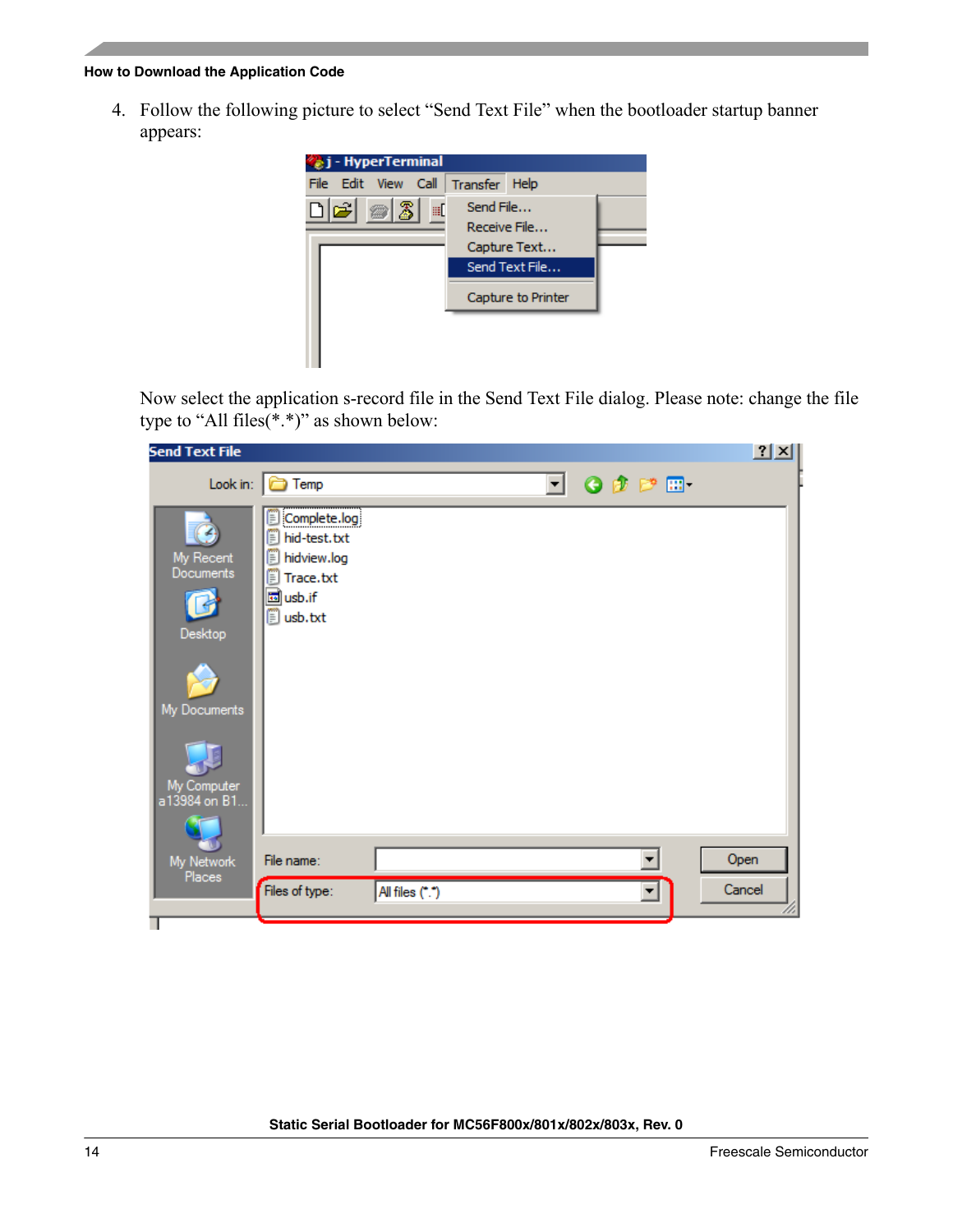# <span id="page-14-0"></span>**11 Error Code**

| <b>Error Codes</b> | Meaning                          | <b>Possible Reasons</b>                                                                                                                                                   | What to do                                                                                                                                                     |
|--------------------|----------------------------------|---------------------------------------------------------------------------------------------------------------------------------------------------------------------------|----------------------------------------------------------------------------------------------------------------------------------------------------------------|
| xx01               |                                  | S-record checksum error S-record file format is incorrect or<br>XON/XOFF protocol.                                                                                        | Refer to Section 7, "How to Generate an<br>serial connection does not support   S-Record File," and use the serial connection<br>supporting XON/XOFF protocol. |
| xx02               | S-record type error              | S-record file format is incorrect or<br>XON/XOFF protocol.                                                                                                                | Refer to Section 7, "How to Generate an<br>serial connection does not support   S-Record File," and use the serial connection<br>supporting XON/XOFF protocol. |
| $x \times 10$      | Flash program error              | May be caused by low voltage of<br>the power supply to the chip.                                                                                                          | Check the power supply to see if the voltage is<br>below 2.7 V.                                                                                                |
| xx20               | Wrong code/data start<br>address | S-record file format is incorrect.                                                                                                                                        | Refer to Section 7, "How to Generate an<br>S-Record File."                                                                                                     |
| xx40               | SCI receiving error              | The host transmits characters<br>much faster than can be managed<br>by the bootloader, which is<br>normally caused by a breakpoint in<br>the bootloader during debugging. | Remove all breakpoints during the bootloader<br>debugging; lower the baud rate of the bootloader<br>and host terminal.                                         |

**Note:** "x" means don't care.

# <span id="page-14-1"></span>**12 Technical Support**

For any question/problem, you can

- Raise your request at http://www.freescale.com/support
- Send the request to support@freescale.com
- Call hotlines as below:

| Region                  | Country                      | Language            | <b>Phone Number</b> | <b>Office Hours</b> | <b>Time</b><br>Zone | <b>Time Zone</b><br>Offset W (S) |
|-------------------------|------------------------------|---------------------|---------------------|---------------------|---------------------|----------------------------------|
| North and South America |                              |                     |                     |                     |                     |                                  |
|                         | <b>USA</b>                   | English             | 1800 521 6274       | 8AM-6PM             | <b>CT</b>           | GMT-6 (-5)                       |
|                         | <b>Mexico</b>                | Spanish             | 00 1800 514 3392    | 8AM-6PM             | <b>CT</b>           | GMT-6 (-5)                       |
|                         | Other                        | Spanish             | +52 33 3283-0770    | 8AM-6PM             | <b>CT</b>           | GMT-6 (-5)                       |
| Europe                  |                              |                     |                     |                     |                     |                                  |
|                         | France                       | French              | +33 1 69 35 48 48   | 9AM-5PM             | <b>CET</b>          | $GMT+1$ (+2)                     |
|                         | Germany                      | German              | +49 89 92103 559    | 9AM-5PM             | <b>CET</b>          | $GMT+1$ (+2)                     |
|                         | <b>UK</b>                    | English             | +44 1296 380 456    | 9AM-5PM             | <b>CET</b>          | $GMT+1$ (+2)                     |
| Asia                    |                              |                     |                     |                     |                     |                                  |
|                         | China                        | Chinese             | 800 990 8188        | 9AM-5PM             | <b>HKG</b>          | $GMT+8 (+9)$                     |
|                         | Hong Kong                    | English,<br>Chinese | 2666 8080           | 9AM-5PM             | <b>HKG</b>          | $GMT+8 (+9)$                     |
|                         | India                        | English             | 000 800 852 1155    | 9AM-5PM             | <b>HKG</b>          | $GMT+8 (+9)$                     |
|                         | Asia Pacific (all<br>others) | English,<br>Chinese | +800 2666 8080      | 9AM-5PM             | <b>HKG</b>          | GMT+8 (+9)                       |
|                         | Japan                        | Japanese            | 120 191 014         | 8AM-5PM             | <b>TKY</b>          | $GMT+9 (+10)$                    |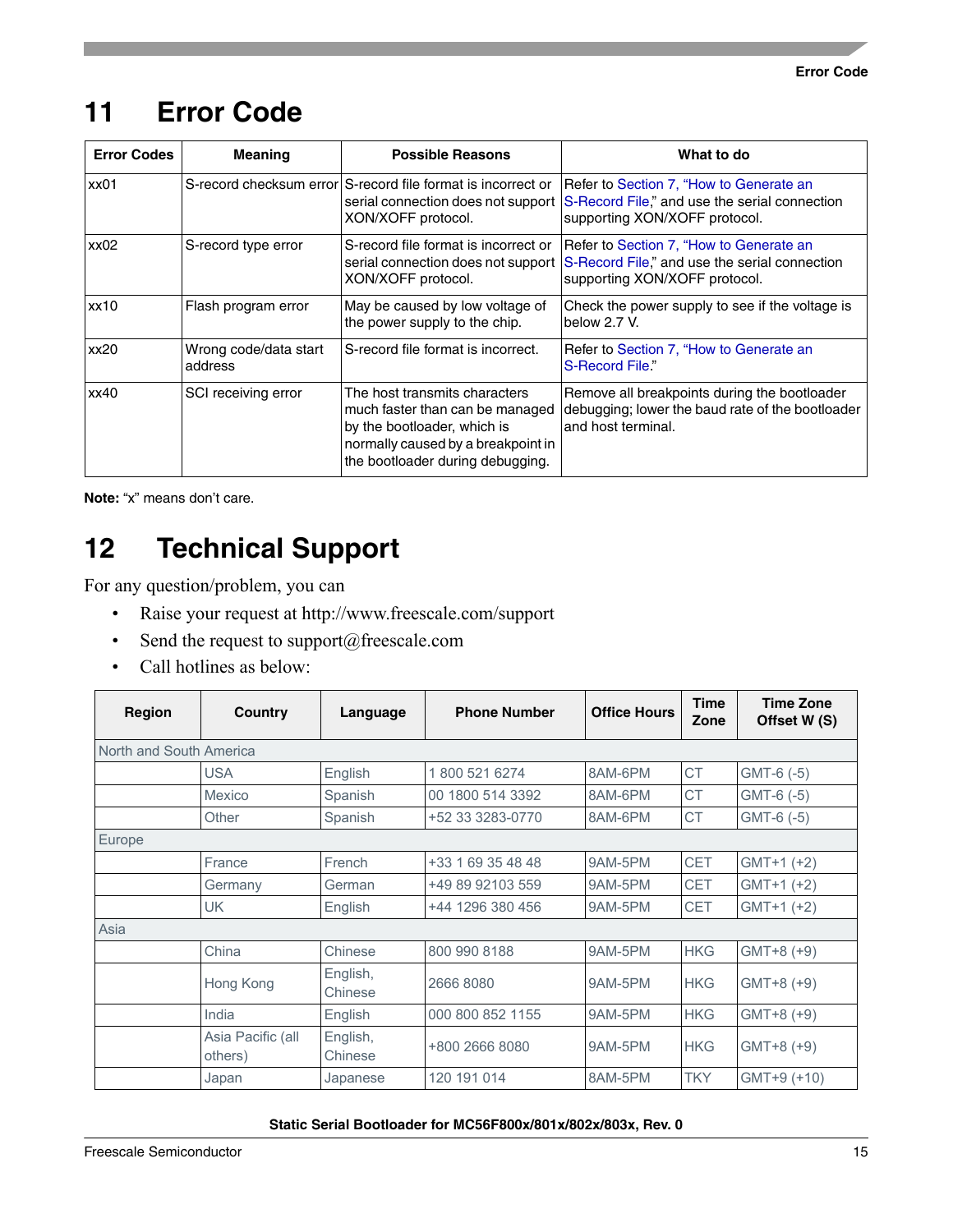### **Technical Support**

Abbreviations:

- GMT: Greenwich Mean Time
- CT: Central Time
- CET: Central European Time
- HKG: Hong Kong Time
- TKY: Tokyo Time
- W: Winter
- S: Summer (Daylight Saving Time)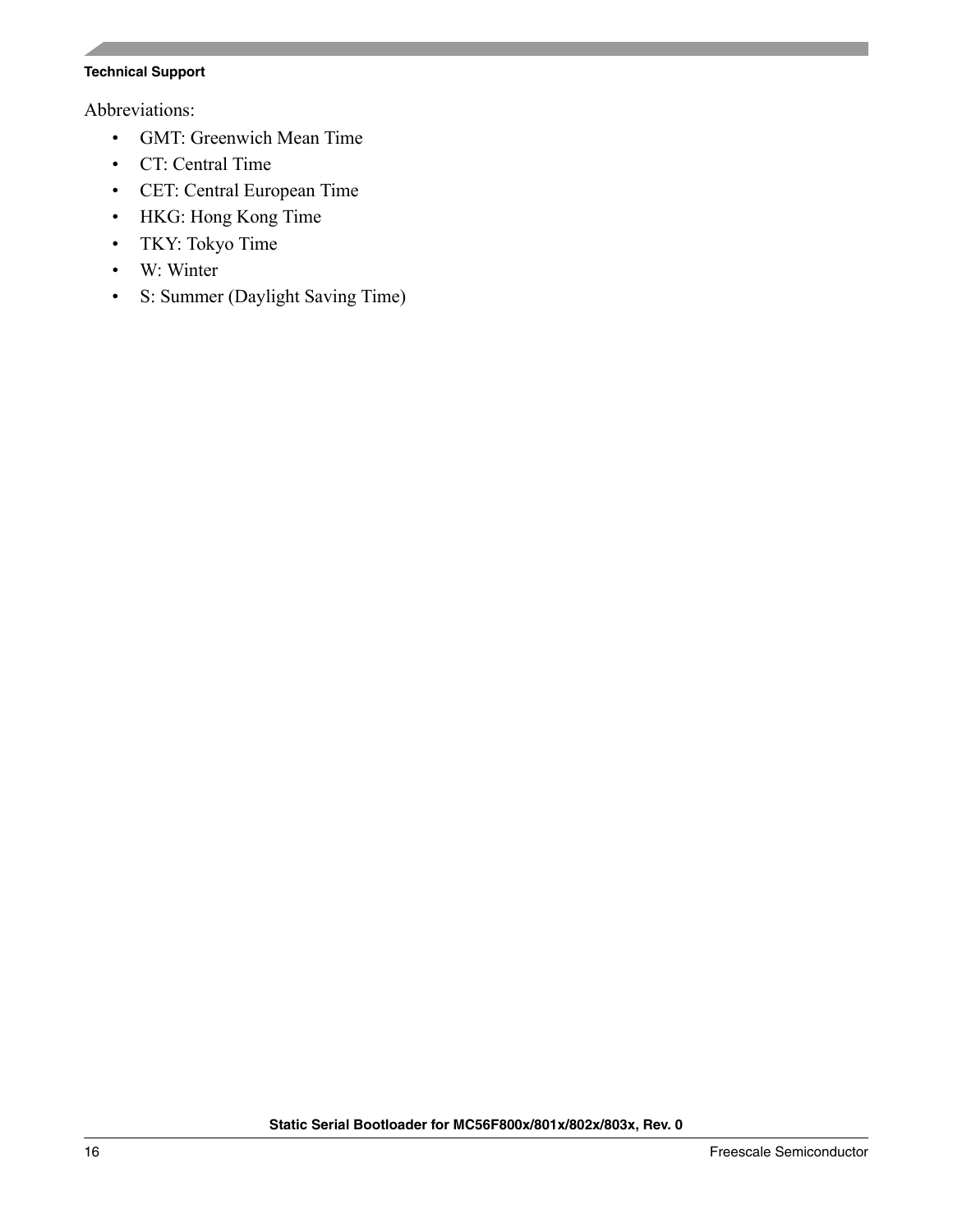THIS PAGE IS INTENTIONALLY BLANK